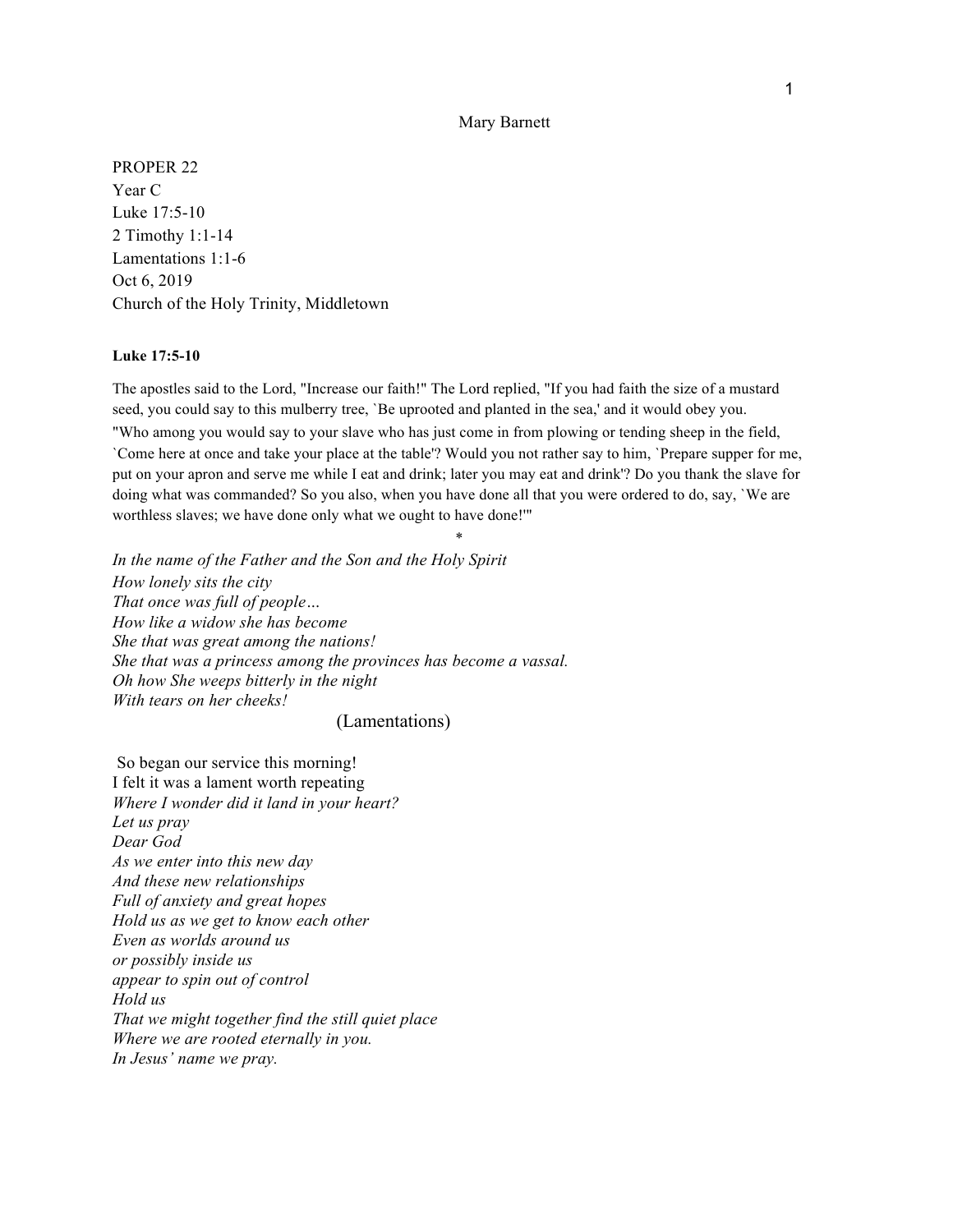Phew! It has been a journey getting here In more ways than one And I am sure it has also been a journey for each and every one of you, too Whether it was a last-minute phone call or coffee spill on the way to worship this morning Or living through lifetimes of changes that must have occurred in a great parish like this one! Or a short, sharp mission trip like the one I just returned from on the Mexican border in Arizona Or a crisis of faith Or an illness Or an unbearable loss It has been for *each of us* a journey To get here To this day This place This time together So… Thank you, God Amen. I've been thinking a lot this summer

about faith And... And... About trees

I read the Pulitzer-Prize-winning novel *Overstory* this summer

Which is...very much about trees But also I think about faith and mystery and science And courage and people and connections and sanctuaries and the mind-boggling, often overlooked root systems that connect *all of them*

And whether I liked *this* part of the book better than *that* part Or *that* part better than *this* part Or the whole book better than someone else Such evaluations Though possibly entertaining were really beside the point Because the experience of *reading* this book *changed my experience of the world*

 Sure..good fiction always does this in many ways creates an imaginary world That I get to virtually step into And look back from, with a new perspective But my experience reading *Overstory* relocated me in a different way Because the world it invited me to step into Was *this* one *The world I am already in.* This was disorienting and reorienting at the same time. I saw trees in a way I had not experienced them before.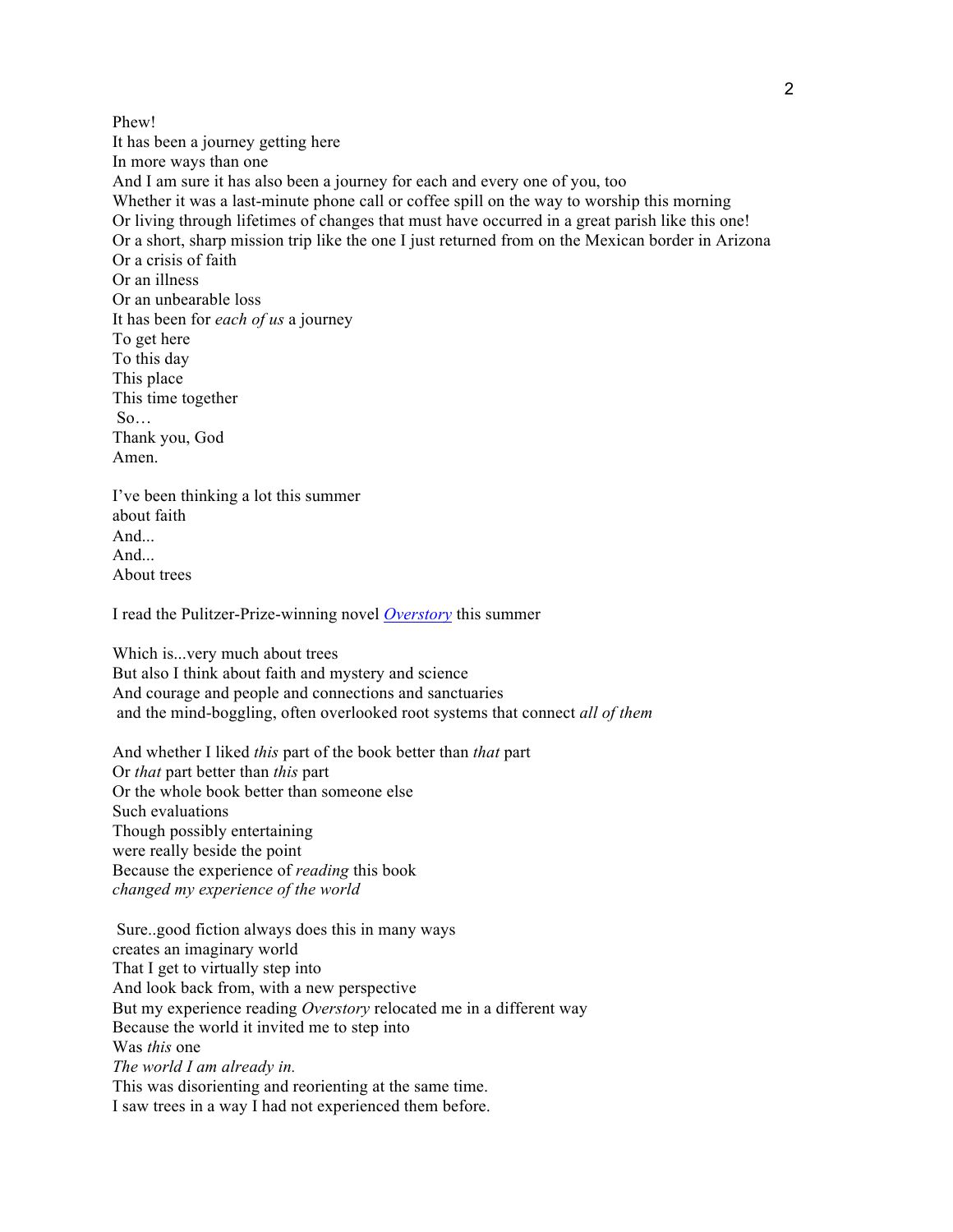Or at least not in a long time There were glimpses maybe when I was a kid When I was more susceptible to enchantment Hiding out all day in the tippy, tippy top of a pine tree in my backyard; Watching the neighborhood come to life *in miniature* from way, way up on high While at the same time my face was pressed *so close up* against the bark That an earwig seemed *this BIG* As it wiggled free From some pungent piece of pine pitch.

But *Overstory* is also the story of *a group of people* whose individual lives become so entwined *with each other* And with *the root systems* of trees That they become willing to *fight for them* As if  $\ldots$ As *if*! As if their own lives depended on it.

Hmmm… Now I like trees as much as the next person I mean ...*really* but I tend to see them Now more *as an adult From the ground up*, so to speak.

They are objects of beauty, certainly Living things that I may come to love ... in a way And will mourn when they are cut down At least until the new shed gets built Or the garden sprouts up.

But this book Wouldn't let me leave it there...with *an appreciation* It drove me down deeper, down into *the root system* of trees. Which oddly enough came to seem to be connected to *my roots*

 Here's a fun fact: There is an Aspen tree in Utah which has been alive for thousands of years Over time this *one same tree* has spread over 100 acres ... spreading underground a root system that connects some forty thousand trunks.

I mean what does that?! *Who* does that? "Connect enough living things together," the author writes "and it becomes ... aware."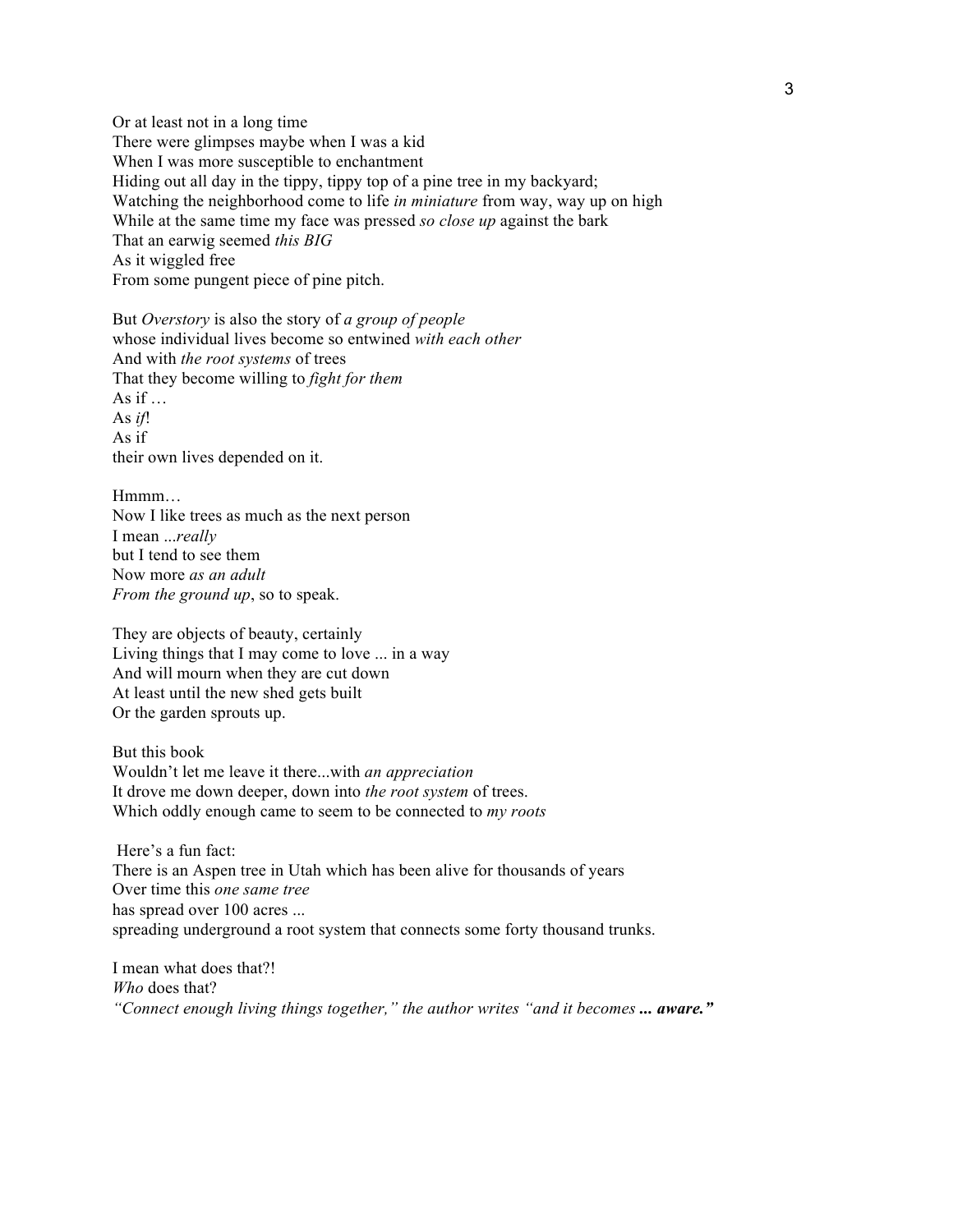$So...$ At least for awhile while living *within the sanctuary* of this book Trees were no longer something I could simply file away cognitively under the heading *care for creation*. They were more like...presences ...or May I say...as Jesus did… *friend*s.

I'd be walking down the street Going out for a carton of milk And look up at some unprepossessing maple and feel oddly... less alone.

Once greeting my husband after work I did a double take at the pine tree through the double-glass door Where was I? Who were we? What time was it in the life of a tree? In the life of our world? What *were we doing*?

"What are you looking at?" my husband asked. "Um...a tree?" I said.

*"There is a world alongside ours that is vast, slow, interconnected, resourceful, magnificently inventive and yet is mostly entirely invisible to us." "There is an intelligence in the world so different from our intelligence that our intelligence fails to recognize it." Or as another character says: "There are brains down there. Ones our brains aren't shaped to see."*

And I came to feel I couldn't be really and truly myself Couldn't be who I was meant to be *or do what ought to be done* until I understood this secret world better… But then of course I closed the book And my vision faded And the world as I already knew it, rushed back in Taking up all my available perceptual space.

It was as if I was living in a dream Where I couldn't find the sanctuary Even though I *knew* it was *hidden* in the house I was *already living in.*

And this I think is why I come to church: To remind me of the sanctuary That I am *already* living in But that I keep forgetting how to see.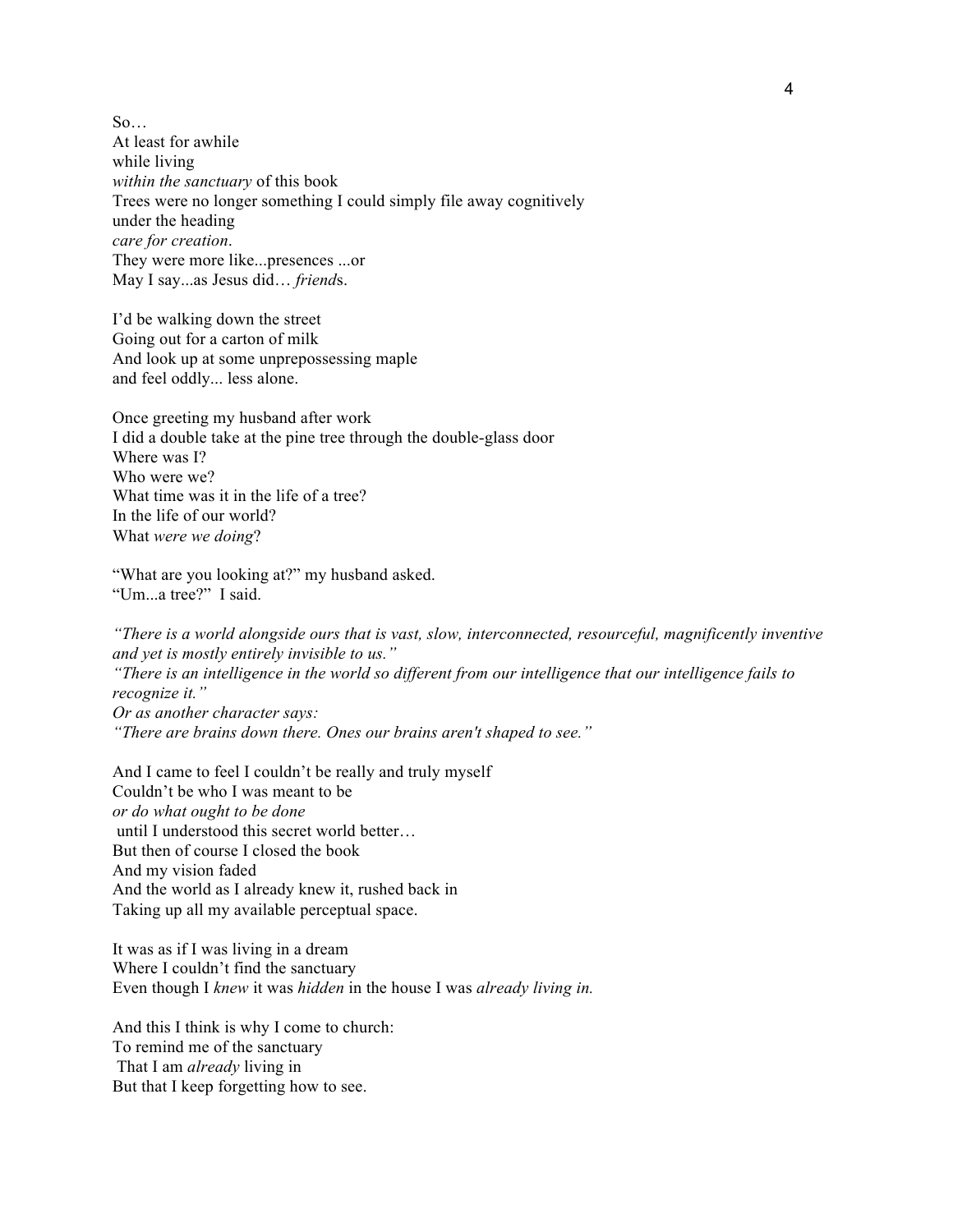This is the world reimagined because of a *story* A *true* story A *Gospel kind of story* A story that exists beyond my ability to fully explain it *But that changes me when I live inside it.*

*You can't see what you don't understand,* the author says *But what you think you already understand….that…. you'll fail to notice*.

Which is why I am here today.

So, what is the Gospel story we are asked to live in today? What is on the surface? What is more hidden? Oddly enough This too is about faith... and trees (I wasn't just *totally rambling* there!)

At first take, this passage from Luke can seem like a riff on what is sometimes called the Prosperity Gospel Believe something strongly enough and perhaps in the "right" way and you can make the world do whatever you want! Heck, you can even uproot that mulberry tree over there and plant it in the middle of the ocean! Pray some more and maybe you will get a Porsche under it! And then there are those words *about mastery* and *ownership* and *slavery,* which made me cringe.

Now I am not here to trash the Gospel Because what happened next was I crawled more deeply down into that story and sat for awhile And it took on a new shape around me *It too became a sanctuary.*

*Increase our faith*...the disciples say Having just heard Jesus say they must forgive seven times or be cast into the sea!

*Increase our faith*...*please!* So, we can *please* You! Make our faith bigger and better And stronger and greater And PLEASE please please make us *less* vulnerable

No, says Jesus You are already the right size, Jesus says Your borders are fine And you have exactly enough faith to do what I've asked you to do so…. do it: Act justly, love mercy and walk humbly with your... *Increase our faith!* our disciple boys interrupt. We don't have *enough*! Jesus shakes his head.